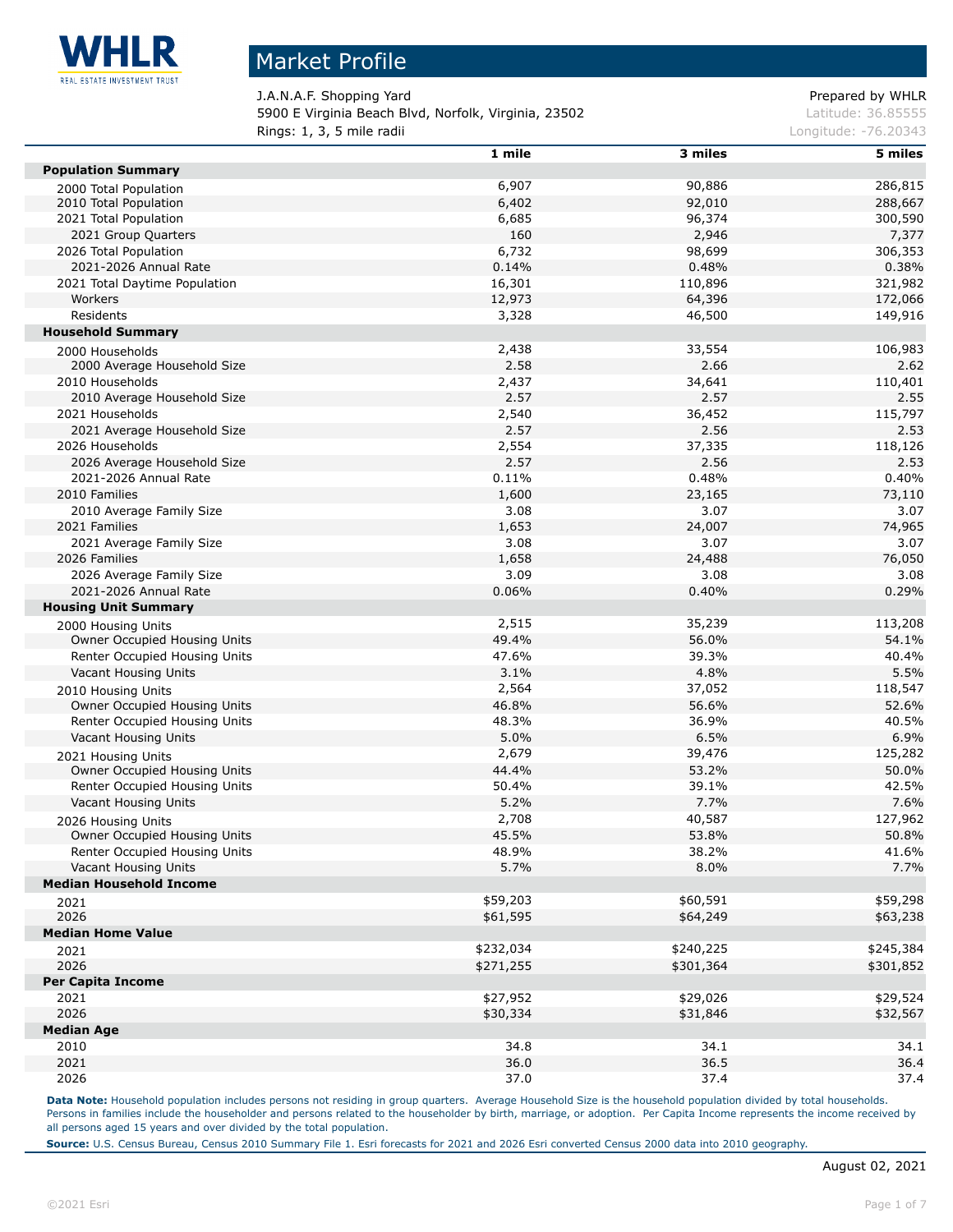

## Market Profile

J.A.N.A.F. Shopping Yard **Prepared by WHLR** 5900 E Virginia Beach Blvd, Norfolk, Virginia, 23502 Latitude: 36.85555 **Rings: 1, 3, 5 mile radii Congression Congress 2014 Longitude: -76.20343** 

|                                            | 1 mile    | 3 miles   | 5 miles   |
|--------------------------------------------|-----------|-----------|-----------|
| 2021 Households by Income                  |           |           |           |
| Household Income Base                      | 2,540     | 36,447    | 115,791   |
| $<$ \$15,000                               | 8.4%      | 7.8%      | 9.7%      |
| \$15,000 - \$24,999                        | 6.6%      | 7.4%      | 8.1%      |
| \$25,000 - \$34,999                        | 9.8%      | 11.0%     | 10.1%     |
| \$35,000 - \$49,999                        | 11.9%     | 12.1%     | 12.4%     |
| \$50,000 - \$74,999                        | 27.5%     | 22.1%     | 20.6%     |
| \$75,000 - \$99,999                        | 13.5%     | 15.1%     | 14.5%     |
| $$100,000 - $149,999$                      | 14.9%     | 15.6%     | 15.2%     |
| \$150,000 - \$199,999                      | 4.7%      | 5.6%      | 5.7%      |
| \$200,000+                                 | 2.8%      | 3.4%      | 3.8%      |
| Average Household Income                   | \$73,464  | \$76,369  | \$76,456  |
| 2026 Households by Income                  |           |           |           |
| Household Income Base                      | 2,554     | 37,330    | 118,120   |
| $<$ \$15,000                               | 7.5%      | 6.9%      | 8.6%      |
| $$15,000 - $24,999$                        | 6.0%      | 6.7%      | 7.4%      |
| \$25,000 - \$34,999                        | 9.2%      | 10.2%     | 9.5%      |
| \$35,000 - \$49,999                        | 11.6%     | 11.6%     | 11.9%     |
| \$50,000 - \$74,999                        | 27.1%     | 21.9%     | 20.2%     |
| \$75,000 - \$99,999                        | 14.0%     | 15.6%     | 15.0%     |
| $$100,000 - $149,999$                      | 15.9%     | 16.4%     | 16.2%     |
| \$150,000 - \$199,999                      | 5.6%      | 6.8%      | 6.9%      |
| \$200,000+                                 | 3.1%      | 3.9%      | 4.4%      |
| Average Household Income                   | \$79,856  | \$83,780  | \$84,283  |
| 2021 Owner Occupied Housing Units by Value |           |           |           |
| Total                                      | 1,189     | 21,005    | 62,584    |
| $<$ \$50,000                               | 0.8%      | 2.4%      | 2.6%      |
| \$50,000 - \$99,999                        | 1.0%      | 2.4%      | 2.2%      |
| $$100,000 - $149,999$                      | 5.8%      | 10.7%     | 8.7%      |
| \$150,000 - \$199,999                      | 26.6%     | 19.4%     | 18.3%     |
| \$200,000 - \$249,999                      | 24.8%     | 18.8%     | 20.0%     |
| \$250,000 - \$299,999                      | 19.2%     | 14.7%     | 14.6%     |
| \$300,000 - \$399,999                      | 13.1%     | 14.7%     | 16.1%     |
| \$400,000 - \$499,999                      | 3.2%      | 8.5%      | 7.7%      |
| \$500,000 - \$749,999                      | 3.5%      | 5.6%      | 6.2%      |
| \$750,000 - \$999,999                      | 0.1%      | 1.8%      | 2.5%      |
| \$1,000,000 - \$1,499,999                  | 0.3%      | 0.7%      | 0.7%      |
| \$1,500,000 - \$1,999,999                  | 0.0%      | 0.1%      | 0.1%      |
| $$2,000,000 +$                             | 1.8%      | 0.3%      | 0.2%      |
| Average Home Value                         | \$289,034 | \$288,385 | \$297,022 |
| 2026 Owner Occupied Housing Units by Value |           |           |           |
| Total                                      | 1,231     | 21,821    | 64,935    |
| $<$ \$50,000                               | 0.2%      | 1.0%      | 1.1%      |
| \$50,000 - \$99,999                        | 0.3%      | 1.1%      | 1.0%      |
| $$100,000 - $149,999$                      | 2.7%      | 6.1%      | 4.9%      |
| \$150,000 - \$199,999                      | 15.6%     | 12.5%     | 12.0%     |
| \$200,000 - \$249,999                      | 22.7%     | 15.0%     | 16.5%     |
| \$250,000 - \$299,999                      | 20.1%     | 14.2%     | 14.3%     |
| \$300,000 - \$399,999                      | 18.8%     | 18.6%     | 19.0%     |
| \$400,000 - \$499,999                      | 4.1%      | 13.7%     | 11.9%     |
| \$500,000 - \$749,999                      | 7.6%      | 11.4%     | 11.7%     |
| \$750,000 - \$999,999                      | 1.5%      | 3.6%      | 5.4%      |
| \$1,000,000 - \$1,499,999                  | 0.7%      | 2.0%      | 1.5%      |
| $$1,500,000 - $1,999,999$                  | 0.0%      | 0.2%      | 0.3%      |
| \$2,000,000 +                              | 5.7%      | 0.8%      | 0.5%      |
| Average Home Value                         | \$419,196 | \$377,905 | \$380,064 |

Data Note: Income represents the preceding year, expressed in current dollars. Household income includes wage and salary earnings, interest dividends, net rents, pensions, SSI and welfare payments, child support, and alimony.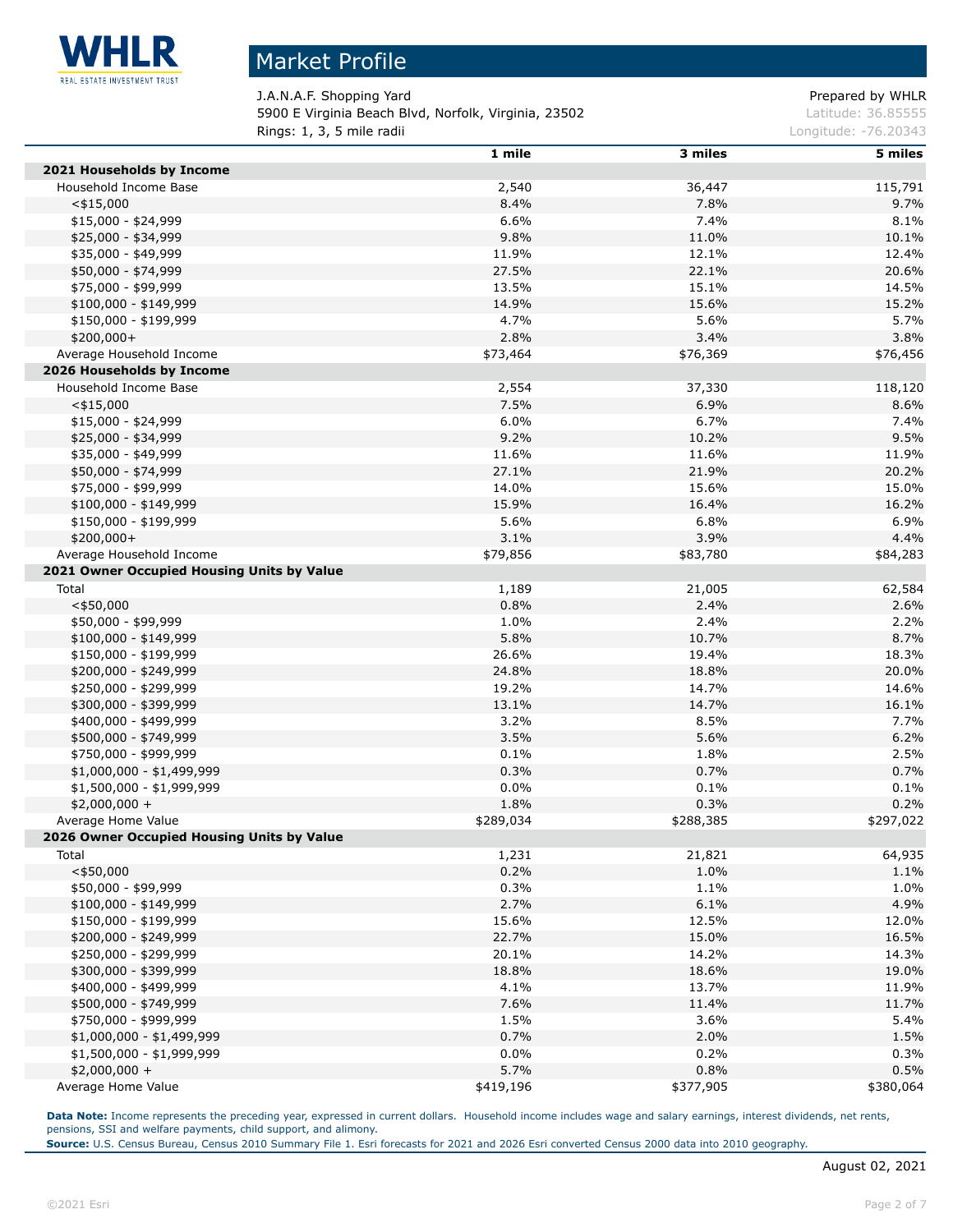

Ĺ,

# Market Profile

J.A.N.A.F. Shopping Yard **Prepared by WHLR** 5900 E Virginia Beach Blvd, Norfolk, Virginia, 23502 Latitude: 36.85555 **Rings: 1, 3, 5 mile radii Congression Congress 2014 Longitude: -76.20343** 

|                        | 1 mile        | 3 miles | 5 miles |
|------------------------|---------------|---------|---------|
| 2010 Population by Age |               |         |         |
| Total                  | 6,402         | 92,011  | 288,665 |
| $0 - 4$                | 6.9%          | 7.2%    | 7.4%    |
| $5 - 9$                | 5.9%          | 6.4%    | 6.6%    |
| $10 - 14$              | 5.3%          | 6.0%    | 6.2%    |
| $15 - 24$              | 16.7%         | 16.1%   | 15.6%   |
| $25 - 34$              | 15.5%         | 15.5%   | 15.5%   |
| $35 - 44$              | 11.4%         | 12.0%   | 12.2%   |
| $45 - 54$              | 14.5%         | 14.2%   | 13.9%   |
| $55 - 64$              | 10.9%         | 10.7%   | 10.7%   |
| $65 - 74$              | 6.7%          | 6.1%    | 6.2%    |
| $75 - 84$              | 4.4%          | 4.1%    | 4.1%    |
| $85 +$                 | 1.8%          | 1.7%    | 1.6%    |
| $18 +$                 | 77.8%         | 76.5%   | 75.8%   |
| 2021 Population by Age |               |         |         |
| Total                  | 6,686         | 96,373  | 300,589 |
| $0 - 4$                | 6.4%          | 6.3%    | 6.5%    |
| $5 - 9$                | 6.0%          | 6.2%    | 6.4%    |
| $10 - 14$              | 5.7%          | 6.3%    | 6.4%    |
| $15 - 24$              | 13.0%         | 14.0%   | 13.1%   |
| $25 - 34$              | 17.5%         | 15.1%   | 15.6%   |
| $35 - 44$              | 13.0%         | 13.5%   | 13.4%   |
| $45 - 54$              | 10.1%         | 10.7%   | 10.9%   |
| $55 - 64$              | 12.2%         | 12.0%   | 12.0%   |
| $65 - 74$              | 9.0%          | 9.1%    | 9.1%    |
| $75 - 84$              | 4.9%          | 4.7%    | 4.8%    |
| $85 +$                 | 2.2%          | 2.1%    | 2.0%    |
| $18 +$                 | 78.3%         | 77.8%   | 77.3%   |
| 2026 Population by Age |               |         |         |
| Total                  | 6,733         | 98,700  | 306,355 |
| $0 - 4$                | 6.5%          | 6.4%    | 6.5%    |
| $5 - 9$                | 5.9%          | 6.1%    | 6.2%    |
| $10 - 14$              | 5.5%          | 6.0%    | 6.1%    |
| $15 - 24$              | 13.9%         | 14.3%   | 13.3%   |
| $25 - 34$              | 15.0%         | 13.8%   | 14.3%   |
| $35 - 44$              | 14.3%         | 14.3%   | 14.1%   |
| $45 - 54$              | 10.6%         | 10.9%   | 11.0%   |
| $55 - 64$              | 10.1%         | 10.7%   | 10.8%   |
| $65 - 74$              |               | 9.8%    | 9.9%    |
| 75 - 84                | 10.4%<br>5.4% | 5.6%    | 5.7%    |
| $85 +$                 | 2.4%          | 2.2%    | 2.1%    |
| $18 +$                 | 78.4%         | 77.9%   |         |
|                        |               |         | 77.6%   |
| 2010 Population by Sex |               |         |         |
| Males                  | 3,030         | 43,584  | 137,136 |
| Females                | 3,372         | 48,426  | 151,531 |
| 2021 Population by Sex |               |         |         |
| Males                  | 3,219         | 45,987  | 144,003 |
| Females                | 3,467         | 50,387  | 156,587 |
| 2026 Population by Sex |               |         |         |
| Males                  | 3,249         | 47,156  | 146,970 |
| Females                | 3,484         | 51,543  | 159,382 |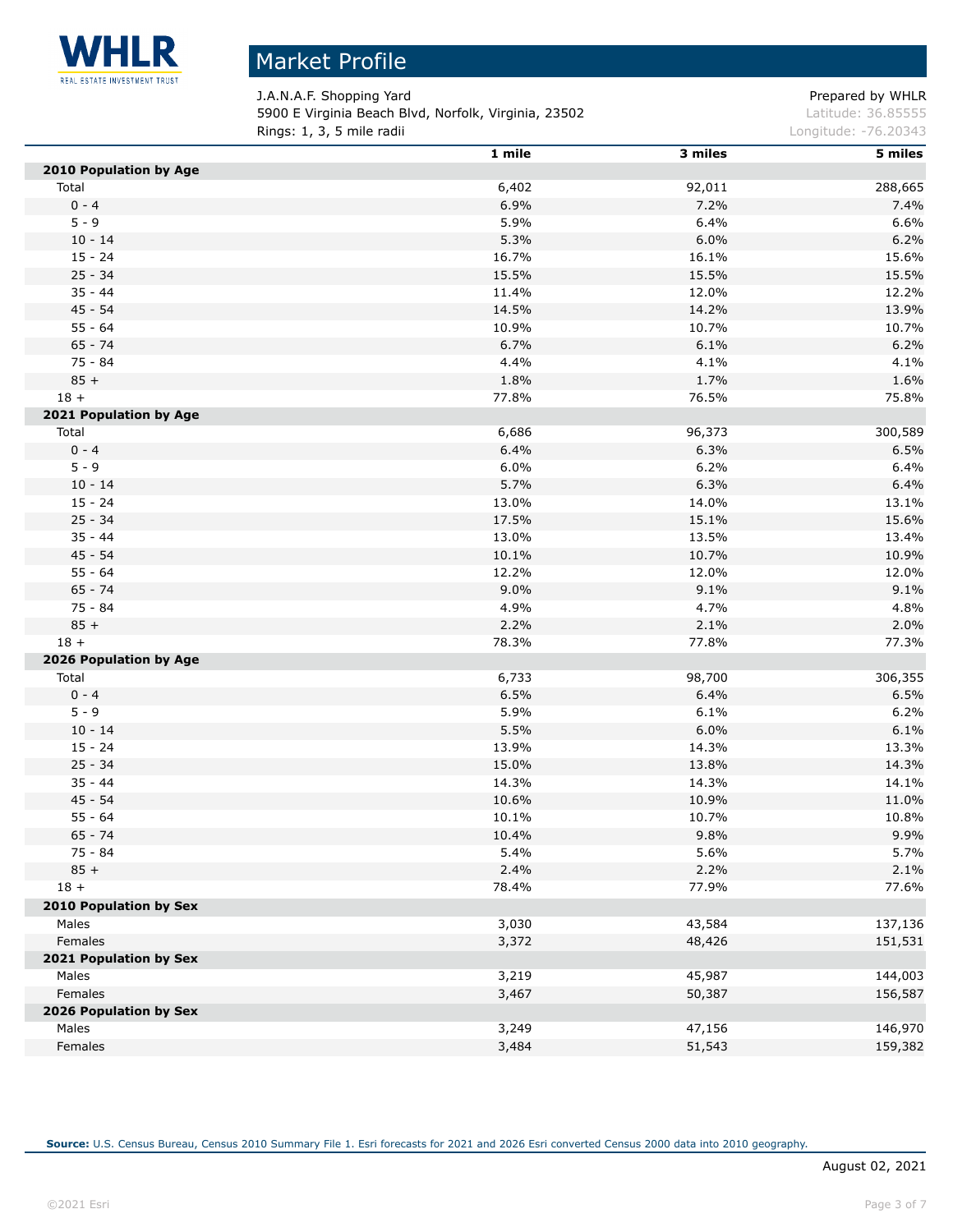

Г

## Market Profile

J.A.N.A.F. Shopping Yard **Prepared by WHLR** 5900 E Virginia Beach Blvd, Norfolk, Virginia, 23502 Latitude: 36.85555 **Rings: 1, 3, 5 mile radii Congression Congress 2014 Longitude: -76.20343** 

|                                                    | 1 mile | 3 miles | 5 miles |
|----------------------------------------------------|--------|---------|---------|
| 2010 Population by Race/Ethnicity                  |        |         |         |
| Total                                              | 6,403  | 92,010  | 288,666 |
| White Alone                                        | 37.3%  | 46.3%   | 47.6%   |
| <b>Black Alone</b>                                 | 50.7%  | 42.8%   | 42.4%   |
| American Indian Alone                              | 0.3%   | 0.4%    | 0.4%    |
| Asian Alone                                        | 5.4%   | 4.7%    | 4.1%    |
| Pacific Islander Alone                             | 0.1%   | 0.2%    | 0.1%    |
| Some Other Race Alone                              | 2.5%   | 1.9%    | 1.9%    |
| Two or More Races                                  | 3.8%   | 3.6%    | 3.5%    |
| Hispanic Origin                                    | 7.1%   | 5.9%    | 5.7%    |
| Diversity Index                                    | 65.4   | 64.4    | 63.6    |
| 2021 Population by Race/Ethnicity                  |        |         |         |
| Total                                              | 6,686  | 96,374  | 300,591 |
| White Alone                                        | 36.6%  | 45.0%   | 46.2%   |
| <b>Black Alone</b>                                 | 48.3%  | 41.3%   | 41.0%   |
| American Indian Alone                              | 0.3%   | 0.4%    | 0.4%    |
| Asian Alone                                        | 6.1%   | 5.8%    | 5.0%    |
| Pacific Islander Alone                             | 0.1%   | 0.2%    | 0.2%    |
| Some Other Race Alone                              | 3.5%   | 2.6%    | 2.5%    |
| Two or More Races                                  | 5.1%   | 4.7%    | 4.6%    |
| Hispanic Origin                                    | 10.1%  | 8.2%    | 8.0%    |
| Diversity Index                                    | 69.6   | 68.1    | 67.2    |
| 2026 Population by Race/Ethnicity                  |        |         |         |
| Total                                              | 6,733  | 98,698  | 306,351 |
| White Alone                                        | 36.3%  | 44.1%   | 45.4%   |
| <b>Black Alone</b>                                 | 48.6%  | 41.2%   | 40.9%   |
| American Indian Alone                              | 0.3%   | 0.4%    | 0.4%    |
| Asian Alone                                        | 6.0%   | 6.2%    | 5.4%    |
| Pacific Islander Alone                             | 0.1%   | 0.2%    | 0.2%    |
| Some Other Race Alone                              | 3.5%   | 2.9%    | 2.7%    |
| Two or More Races                                  | 5.1%   | 5.0%    | 5.0%    |
| Hispanic Origin                                    | 10.2%  | $9.0\%$ | 8.8%    |
| Diversity Index                                    | 69.6   | 69.2    | 68.4    |
| 2010 Population by Relationship and Household Type |        |         |         |
| Total                                              | 6,402  | 92,010  | 288,667 |
| In Households                                      | 97.7%  | 96.9%   | 97.6%   |
| In Family Households                               | 79.8%  | 80.4%   | 80.7%   |
| Householder                                        | 25.1%  | 25.2%   | 25.3%   |
| Spouse                                             | 15.8%  | 15.7%   | 15.5%   |
| Child                                              | 30.6%  | 31.6%   | 32.3%   |
| Other relative                                     | 5.4%   | 4.8%    | 4.6%    |
| Nonrelative                                        | 2.9%   | 3.0%    | 2.9%    |
| In Nonfamily Households                            | 17.9%  | 16.6%   | 16.9%   |
| In Group Quarters                                  | 2.3%   | 3.1%    | 2.4%    |
| Institutionalized Population                       | 1.7%   | 0.8%    | 1.0%    |
| Noninstitutionalized Population                    | 0.6%   | 2.3%    | 1.4%    |

Data Note: Persons of Hispanic Origin may be of any race. The Diversity Index measures the probability that two people from the same area will be from different race/ ethnic groups. **Source:** U.S. Census Bureau, Census 2010 Summary File 1. Esri forecasts for 2021 and 2026 Esri converted Census 2000 data into 2010 geography.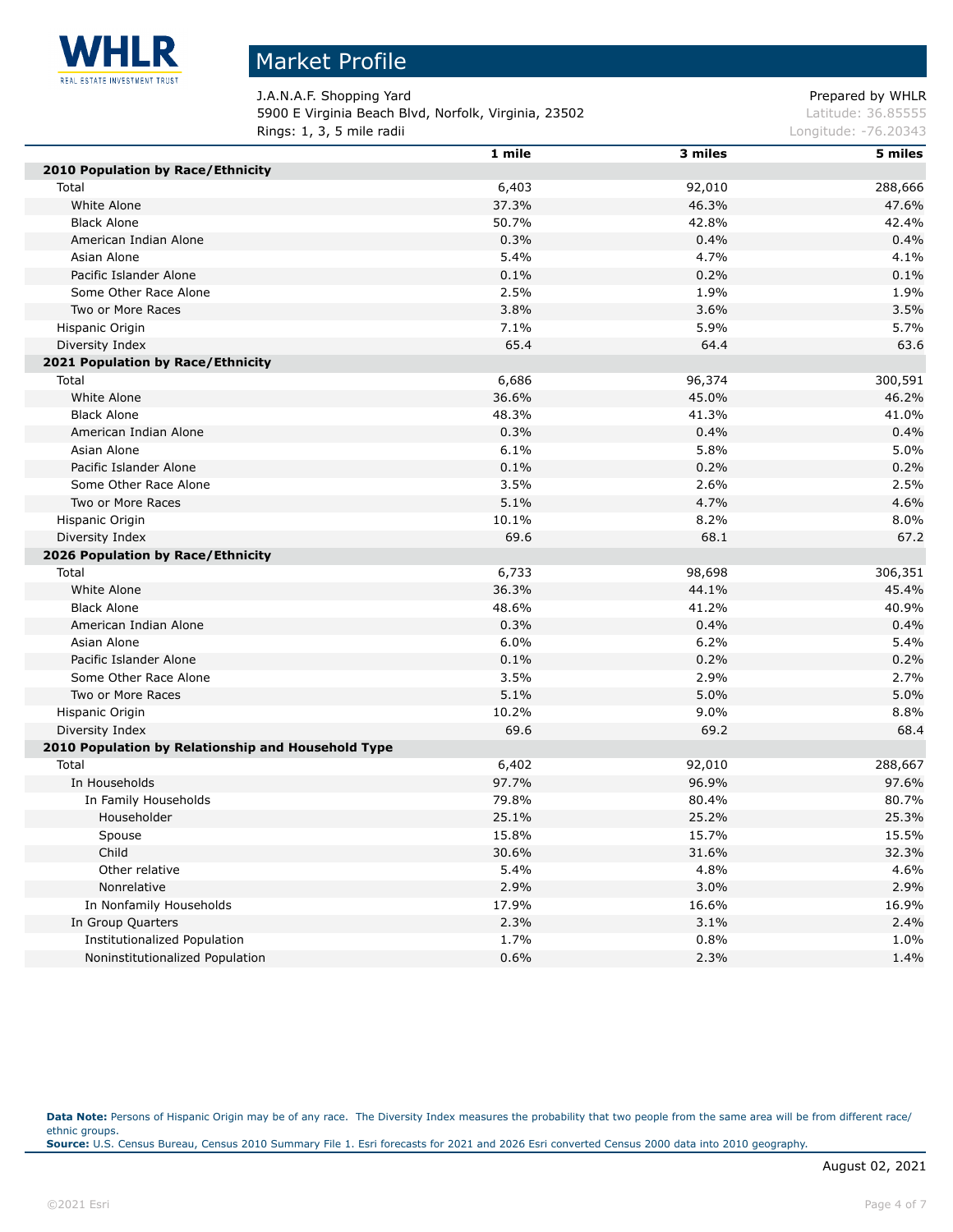

# Market Profile

J.A.N.A.F. Shopping Yard **Prepared by WHLR** 5900 E Virginia Beach Blvd, Norfolk, Virginia, 23502 Latitude: 36.85555 **Rings: 1, 3, 5 mile radii Congression Congress 2018** Longitude: -76.20343

| 2021 Population 25+ by Educational Attainment | $1$ mile | 3 miles | 5 miles |
|-----------------------------------------------|----------|---------|---------|
| Total                                         | 4,609    | 64,847  | 203,422 |
| Less than 9th Grade                           | 4.4%     | 3.4%    | 2.9%    |
| 9th - 12th Grade, No Diploma                  | 5.4%     | 7.4%    | 8.0%    |
| High School Graduate                          | 22.0%    | 21.4%   | 20.6%   |
| GED/Alternative Credential                    | 3.8%     | 4.5%    | 4.6%    |
|                                               | 27.2%    | 26.2%   | 25.5%   |
| Some College, No Degree                       | 11.8%    | 10.7%   | 9.7%    |
| Associate Degree<br>Bachelor's Degree         | 17.2%    | 16.8%   | 17.7%   |
| Graduate/Professional Degree                  |          |         | 10.9%   |
|                                               | 8.1%     | 9.6%    |         |
| 2021 Population 15+ by Marital Status         |          |         |         |
| Total                                         | 5,477    | 78,323  | 242,848 |
| Never Married                                 | 36.6%    | 38.0%   | 37.6%   |
| Married                                       | 45.2%    | 43.9%   | 44.4%   |
| Widowed                                       | 4.9%     | 5.8%    | 5.9%    |
| Divorced                                      | 13.4%    | 12.2%   | 12.1%   |
| 2021 Civilian Population 16+ in Labor Force   |          |         |         |
| Civilian Population 16+                       | 3,361    | 50,860  | 152,407 |
| Population 16+ Employed                       | 92.5%    | 93.7%   | 92.7%   |
| Population 16+ Unemployment rate              | 7.4%     | 6.3%    | 7.3%    |
| Population 16-24 Employed                     | 14.4%    | 15.0%   | 14.0%   |
| Population 16-24 Unemployment rate            | 11.6%    | 8.7%    | 9.6%    |
| Population 25-54 Employed                     | 62.3%    | 60.3%   | 61.9%   |
| Population 25-54 Unemployment rate            | 6.8%     | 6.1%    | 7.1%    |
| Population 55-64 Employed                     | 17.7%    | 17.1%   | 16.7%   |
| Population 55-64 Unemployment rate            | 5.7%     | 5.4%    | 7.6%    |
| Population 65+ Employed                       | 5.7%     | 7.6%    | 7.4%    |
| Population 65+ Unemployment rate              | 8.8%     | 5.4%    | 3.8%    |
| 2021 Employed Population 16+ by Industry      |          |         |         |
| Total                                         | 3,110    | 47,647  | 141,234 |
| Agriculture/Mining                            | 0.3%     | 0.2%    | 0.2%    |
| Construction                                  | 6.9%     | 7.9%    | 7.7%    |
| Manufacturing                                 | 6.8%     | 6.4%    | 6.0%    |
| Wholesale Trade                               | 0.8%     | 2.0%    | 2.0%    |
| Retail Trade                                  | 8.4%     | 12.6%   | 11.8%   |
| Transportation/Utilities                      | 6.8%     | 6.4%    | 5.8%    |
| Information                                   | 0.5%     | 1.5%    | 1.5%    |
| Finance/Insurance/Real Estate                 | 11.1%    | 7.6%    | 6.9%    |
| Services                                      | 48.3%    | 46.4%   | 48.5%   |
| Public Administration                         | 10.2%    | 9.2%    | 9.6%    |
| 2021 Employed Population 16+ by Occupation    |          |         |         |
| Total                                         | 3,112    | 47,645  | 141,234 |
| White Collar                                  | 54.8%    | 58.5%   | 60.1%   |
| Management/Business/Financial                 | 15.8%    | 13.5%   | 14.4%   |
| Professional                                  | 19.9%    | 22.1%   | 23.8%   |
| Sales                                         | 7.8%     | 10.2%   | 10.0%   |
| Administrative Support                        | 11.3%    | 12.7%   | 12.0%   |
| Services                                      | 19.0%    | 18.8%   | 18.2%   |
| <b>Blue Collar</b>                            | 26.3%    | 22.6%   | 21.6%   |
| Farming/Forestry/Fishing                      | 0.3%     | $0.0\%$ | 0.1%    |
| Construction/Extraction                       | 4.7%     | 6.1%    | 5.7%    |
| Installation/Maintenance/Repair               | 3.5%     | 4.1%    | 4.1%    |
| Production                                    | 4.8%     | 4.3%    | 4.2%    |
| Transportation/Material Moving                | 13.1%    | 8.1%    | 7.5%    |
|                                               |          |         |         |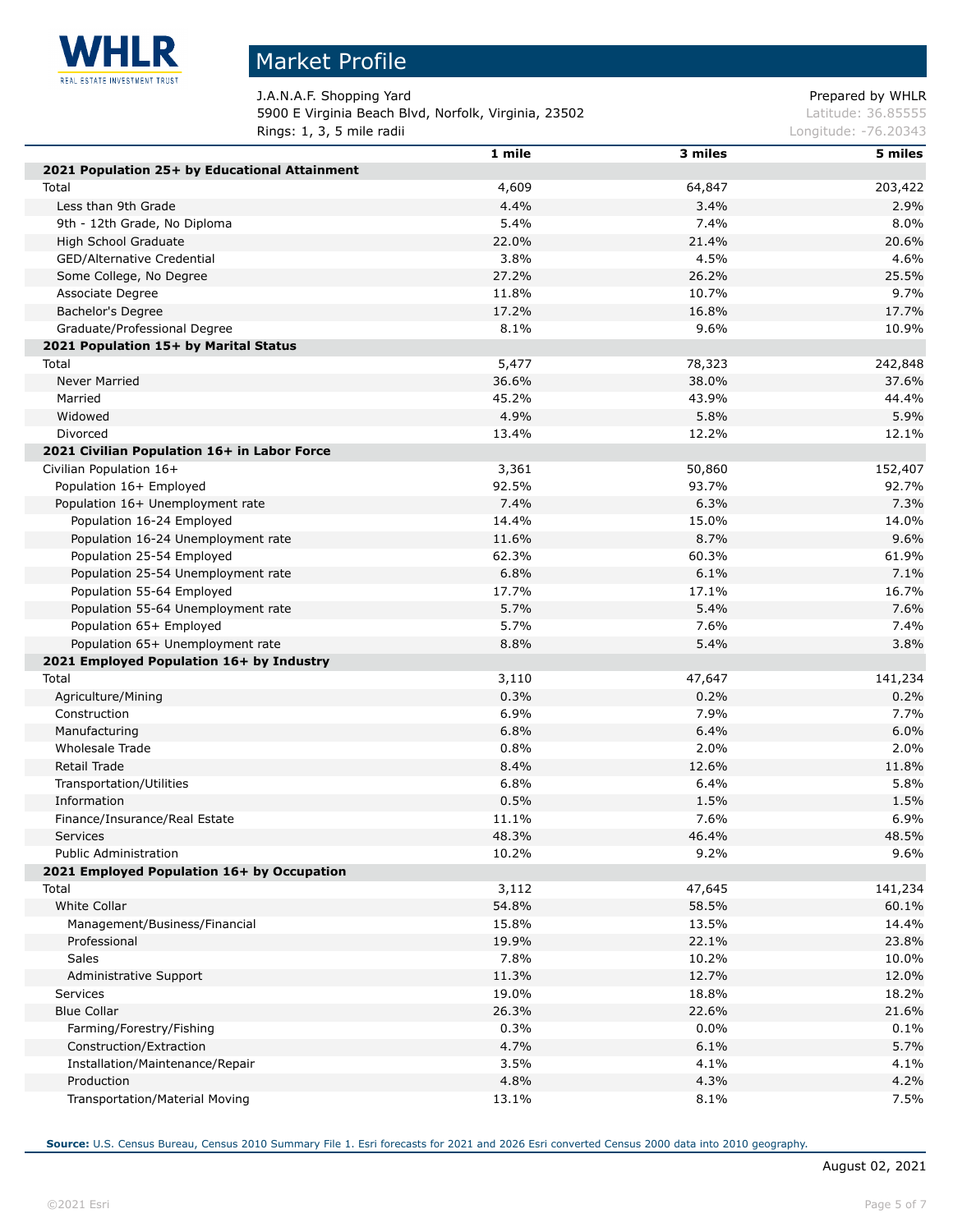

### Market Profile

J.A.N.A.F. Shopping Yard Prepared by WHLR 5900 E Virginia Beach Blvd, Norfolk, Virginia, 23502 Latitude: 36.85555 **Rings: 1, 3, 5 mile radii Congression Congress 2018** Longitude: -76.20343

|                                               | 1 mile  | 3 miles | 5 miles |
|-----------------------------------------------|---------|---------|---------|
| 2010 Households by Type                       |         |         |         |
| Total                                         | 2,437   | 34,642  | 110,401 |
| Households with 1 Person                      | 25.6%   | 25.2%   | 26.2%   |
| Households with 2+ People                     | 74.4%   | 74.8%   | 73.8%   |
| Family Households                             | 65.7%   | 66.9%   | 66.2%   |
| Husband-wife Families                         | 41.3%   | 41.7%   | 40.6%   |
| With Related Children                         | 18.3%   | 17.9%   | 17.5%   |
| Other Family (No Spouse Present)              | 24.4%   | 25.2%   | 25.6%   |
| Other Family with Male Householder            | 5.8%    | 5.5%    | 5.2%    |
| With Related Children                         | 2.9%    | 3.0%    | 2.7%    |
| Other Family with Female Householder          | 18.6%   | 19.6%   | 20.4%   |
| With Related Children                         | 11.0%   | 13.1%   | 13.9%   |
| Nonfamily Households                          | 8.7%    | 7.9%    | 7.6%    |
|                                               |         |         |         |
| All Households with Children                  | 32.7%   | 34.7%   | 34.8%   |
|                                               |         |         |         |
| Multigenerational Households                  | 6.5%    | 5.9%    | 5.6%    |
| Unmarried Partner Households                  | 7.3%    | 6.9%    | 6.6%    |
| Male-female                                   | 6.5%    | 6.2%    | 5.8%    |
| Same-sex                                      | 0.8%    | 0.8%    | 0.7%    |
| 2010 Households by Size                       |         |         |         |
| Total                                         | 2,438   | 34,642  | 110,399 |
| 1 Person Household                            | 25.6%   | 25.2%   | 26.2%   |
| 2 Person Household                            | 32.4%   | 32.6%   | 32.4%   |
| 3 Person Household                            | 19.5%   | 19.0%   | 18.5%   |
| 4 Person Household                            | 12.7%   | 13.0%   | 12.9%   |
| 5 Person Household                            | 5.6%    | 6.0%    | 6.0%    |
| 6 Person Household                            | 2.3%    | 2.5%    | 2.4%    |
| 7 + Person Household                          | 1.9%    | 1.6%    | 1.6%    |
| 2010 Households by Tenure and Mortgage Status |         |         |         |
| Total                                         | 2,437   | 34,641  | 110,401 |
| Owner Occupied                                | 49.2%   | 60.6%   | 56.5%   |
| Owned with a Mortgage/Loan                    | 38.0%   | 48.3%   | 44.4%   |
| Owned Free and Clear                          | 11.2%   | 12.2%   | 12.1%   |
| Renter Occupied                               | 50.8%   | 39.4%   | 43.5%   |
| 2021 Affordability, Mortgage and Wealth       |         |         |         |
| Housing Affordability Index                   | 139     | 138     | 132     |
| Percent of Income for Mortgage                | 16.4%   | 16.6%   | 17.4%   |
| Wealth Index                                  | 59      | 71      | 73      |
| 2010 Housing Units By Urban/ Rural Status     |         |         |         |
| <b>Total Housing Units</b>                    | 2,564   | 37,052  | 118,547 |
| Housing Units Inside Urbanized Area           | 100.0%  | 100.0%  | 100.0%  |
| Housing Units Inside Urbanized Cluster        | $0.0\%$ | 0.0%    | 0.0%    |
| <b>Rural Housing Units</b>                    | 0.0%    | 0.0%    | 0.0%    |
| 2010 Population By Urban/ Rural Status        |         |         |         |
| <b>Total Population</b>                       | 6,402   | 92,010  | 288,667 |
| Population Inside Urbanized Area              | 100.0%  | 100.0%  | 100.0%  |
| Population Inside Urbanized Cluster           | $0.0\%$ | $0.0\%$ | 0.0%    |
| <b>Rural Population</b>                       | 0.0%    | 0.0%    | 0.0%    |
|                                               |         |         |         |

Data Note: Households with children include any households with people under age 18, related or not. Multigenerational households are families with 3 or more parentchild relationships. Unmarried partner households are usually classified as nonfamily households unless there is another member of the household related to the householder. Multigenerational and unmarried partner households are reported only to the tract level. Esri estimated block group data, which is used to estimate polygons or non-standard geography.